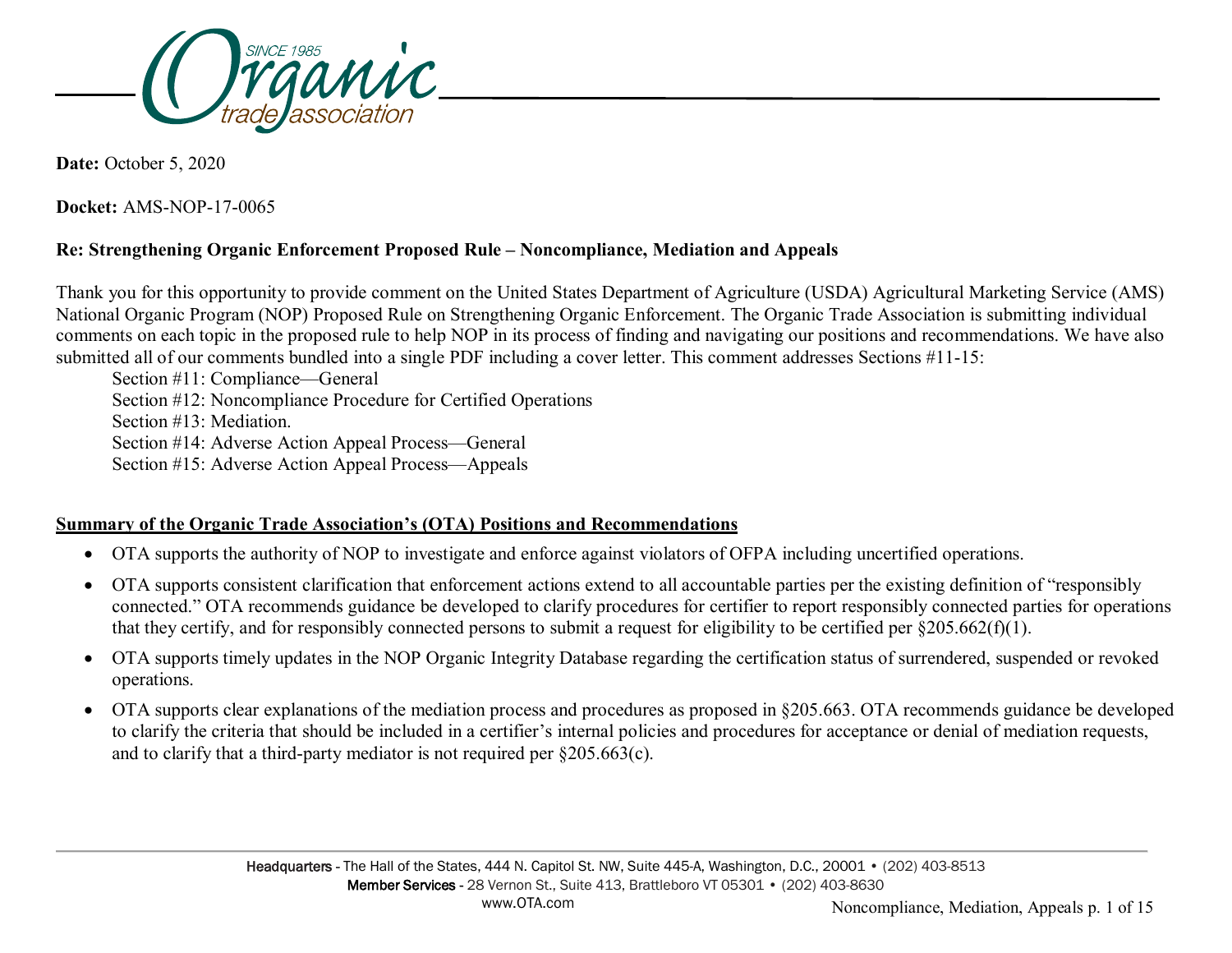<span id="page-1-0"></span>

- OTA does not support the revision as proposed in §205.681 regarding administrative proceedings, and recommends revisions to clarify and maintain the appellant's right to an administrative hearing when requested and/or when not settled through other means, and to include a timeframe within which the appellant can request the hearing.
- OTA supports the clarifications proposed for the general appeals section of the regulations at §205.680 and recommends that NOP staff itself appropriately so that it can respond to appeals in a timely manner.
- OTA supports the implementation of the proposals in this section (with OTA requested revisions and recommended guidance) within one year after publication of the final rule.

### **Background**

-

The Organic Foods Production Act (OFPA) part 6505(a)(1) states: (A) a person may sell or label an agricultural product as organically produced only if such product is produced and handled in accordance with this chapter; and (B) no person may affix a label to, or provide other market information concerning, an agricultural product if such label or information implies, directly or indirectly, that such product is produced and handled using organic methods, except in accordance with this chapter.

The NOP Regulation (§205.2) defines "Responsibly connected" as "Any person who is a partner, officer, director, holder, manager, or owner of 10 percent or more of the voting stock of an applicant or a recipient of certification or accreditation."

The NOP Handbook includes the guidance document<sup>[1](#page-1-0)</sup> NOP 4001: AMS Office of the Administrator Adverse Action Appeal Process for the National Organic Program.

### **OTA's Positions and Recommendations**

- **OTA supports the authority of NOP to investigate and enforce against violators of OFPA including uncertified operations.**
- **OTA supports consistent clarification that enforcement actions extend to all accountable parties per the existing definition of "'responsibly connected."**

<sup>1</sup> <https://www.ams.usda.gov/sites/default/files/media/4011.pdf>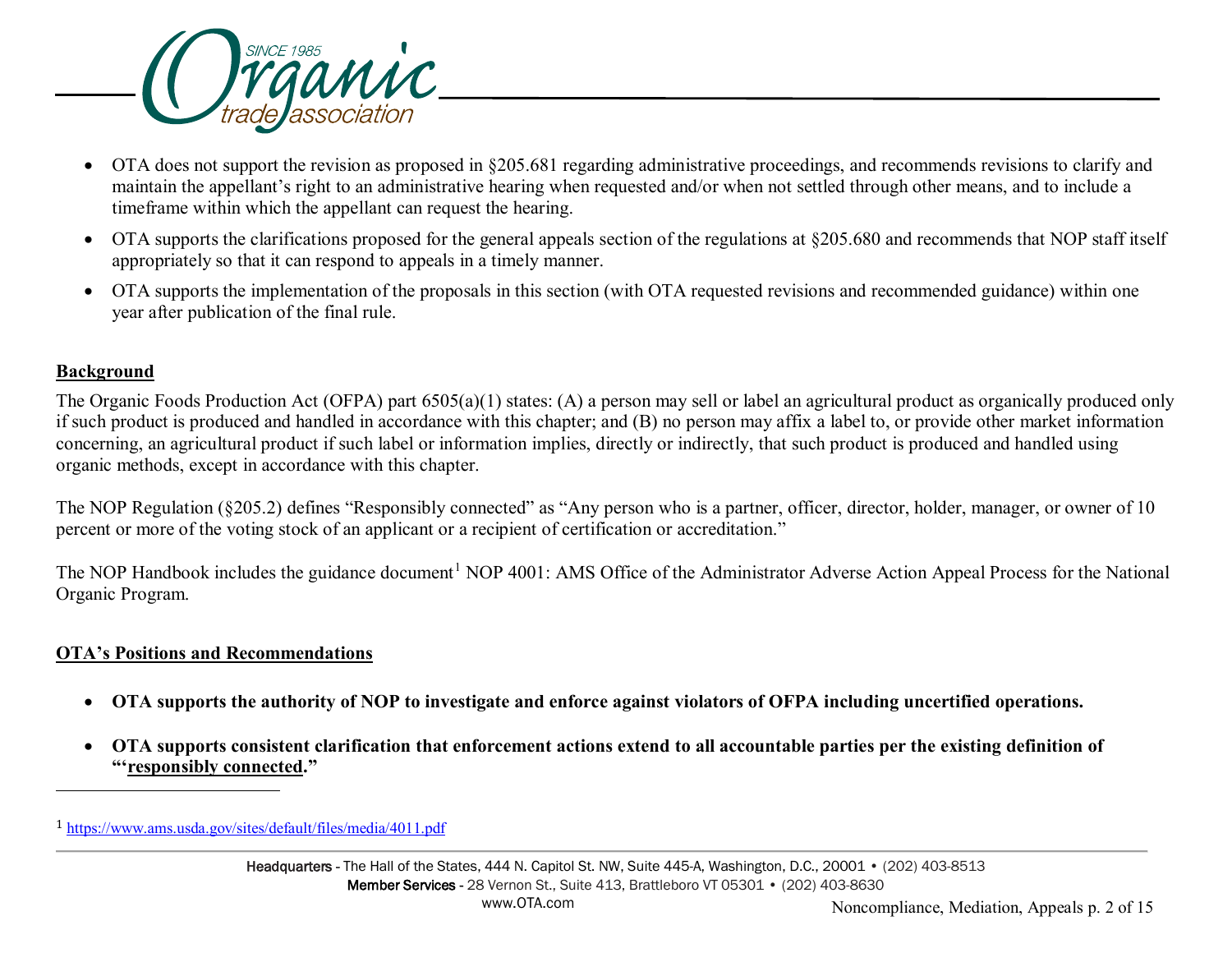<span id="page-2-0"></span>

In order to ensure transparent and consistent implementation of enforcement across all responsibly connected persons to an operation**, we recommend that NOP provides guidance to certifiers on the procedures for reporting responsibly connected parties for operations that they certify.** Should responsibly connected persons be listed in the NOP Organic Integrity Database? Such information needs to be readily accessible so that certifiers can verify whether an applicant for certification is responsibly connected with an operation whose certification has been suspended.

**→ Recommendation:** Develop guidance to clarify the procedures for reporting and verifying responsibly connected parties.

Section 205.662(f)(1) includes a proposed revision that requires persons who are responsibly connected to an operation whose certification has been suspended to submit a request for eligibility to be certified. The procedures for such request are unclear. Should the person follow the same procedures as reinstatement? Such procedures should specify which entity should receive the request (NOP or the certifier), and if there are any special considerations that must be made for responsibly connected parties that are applying as a new operation. *See also OTA Comments on Certificates & Data Reporting.* **We recommend NOP that NOP provides guidance to clarify and explain the procedure for responsibly connected persons to submit a request for eligibility to be certified per §205.662(f)(1).**

- **P** Recommendation: Develop guidance to clarify and explain the procedure for responsibly connected persons to submit a request for eligibility to be certified per  $\frac{205.662(f)}{1}$ .
- **OTA supports timely updates in the NOP Organic Integrity Database regarding the certification status of operations that have surrendered, suspended or revoked.** OTA supports the proposed rule that requires certifiers to update the NOP Organic Integrity Database within 3 business days when an operation surrenders its certification, or its certification is suspended or revoked. Timely communication regarding operations that have received such adverse actions is critical for effective enforcement and oversight activities by all parties. Timely updates to the NOP Organic Integrity Database are also critical for transparency about an operation's certification status. OTA's pre-rule comments<sup>[2](#page-2-0)</sup> in 2018 supported this requirement (72 hours) and we maintain support for this provision.

-

<sup>2</sup> [https://ota.com/sites/default/files/indexed\\_files/NOP\\_EnforcementRulemaking\\_Final.pdf](https://ota.com/sites/default/files/indexed_files/NOP_EnforcementRulemaking_Final.pdf)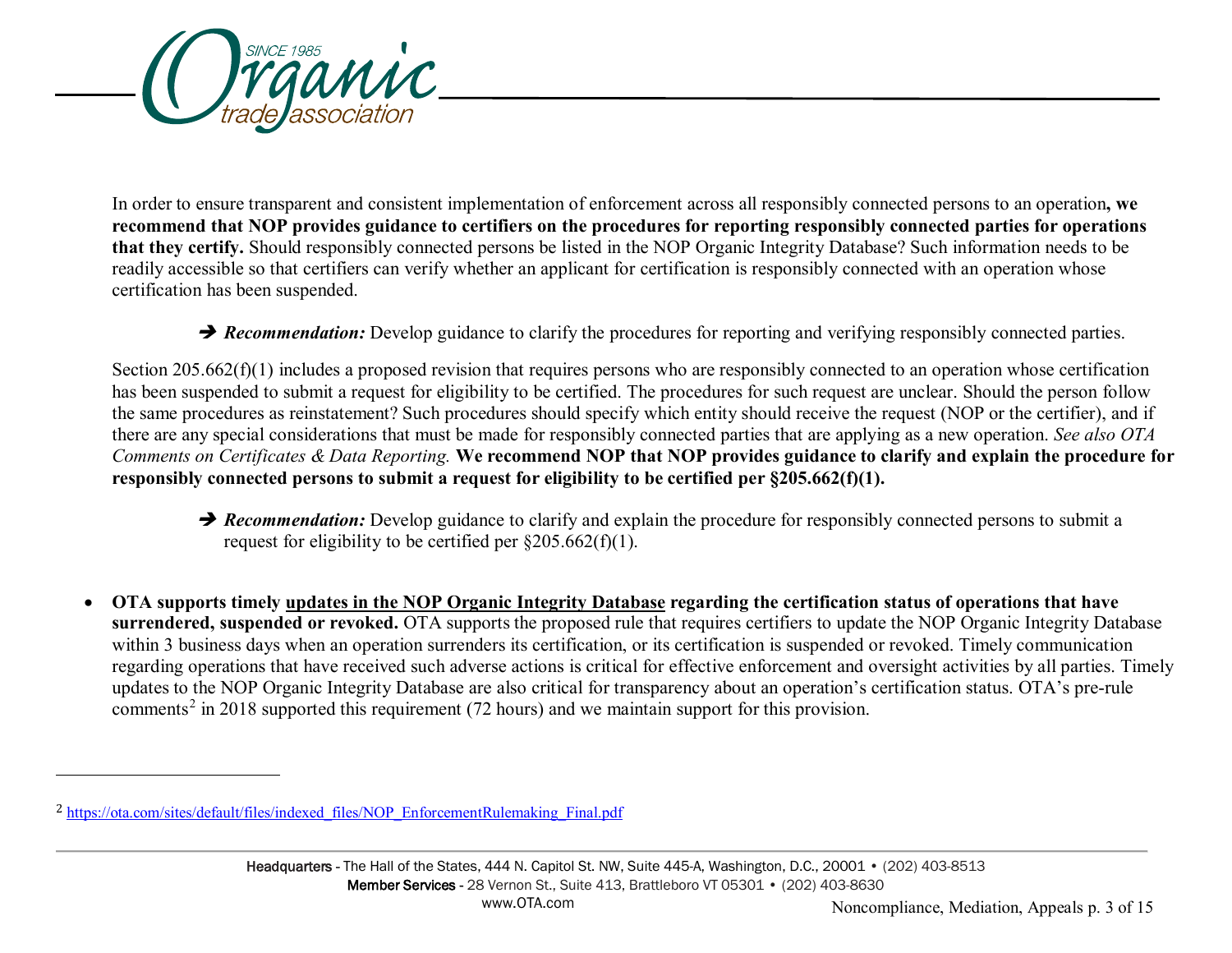

• **OTA supports clear explanation of the mediation process and procedures as proposed in §205.663.** We support the clarifications and reorganization proposed for this section of the regulations. We have no concerns with the new 30-day deadline identified in §205.663(b)(1).

We support the requirement for certifiers to have documented criteria for accepting or denying mediation. This will prevent certifiers from being able to deny mediation arbitrarily without giving a reason, and may even lead to broader use of mediation to settle enforcement cases. In order to ensure fair implementation of mediation criteria across certified operations, **we recommend that NOP provides guidance to certifiers that identifies critical aspects of mediation criteria that should be included in certifier's internal policies and procedures.** Such guidance should reflect key excerpts from the preamble, such as not including any preconditions and explaining the types of noncompliances that can be resolved with mediation, e.g. when the corrective action(s) is clear and the noncompliance(s) is not recurrent; when the noncompliance(s) is correctable, and not will ful or recurrent.

**P** Recommendation: Develop guidance to clarify the criteria that should be included in a certifier's internal policies and procedures for acceptance or denial of mediation requests.

We support the requirement for both parties to agree on the person conducting the mediation. The Preamble provides helpful information to explain that a third-party mediator isn't required. In order to ensure fair implementation of mediation criteria across certified operations, **we recommend that NOP provides guidance to certifiers that clarifies the multiple types of "persons conducting the mediation."** Such guidance should reflect key excerpts from the preamble, such as that a third-party mediator is not required and that mediation can be between only the two parties.

**→ Recommendation:** Develop guidance to clarify that a third-party mediator is not required per §205.663(c).

• **OTA supports the clarifications proposed for the general appeals section of the regulations at §205.680, and recommends that NOP staff itself appropriately so that NOP can respond to appeals in a timely manner.** OTA sees a need for the process to be expedited such that appeals are reviewed and responded to in a timelier manner. As currently administered, the appeals process takes too long. It can take up to a year for NOP to evaluate and respond to an appeal. When an appeal is denied and the appellant requests a hearing, it can take an additional year or more to reach a final outcome. This multi-year process is unacceptable, especially considering that the operator is still certified and able to sell products as organic throughout the entire appeals process. It is essential that NOP strike a balance between due process and efficiency to minimize the amount of time that operations are able to sell product as organic while under an adverse action. To do so, OTA recommends NOP to staff itself appropriately so that NOP can respond to appeals in a timely manner (ideally, within 6 months).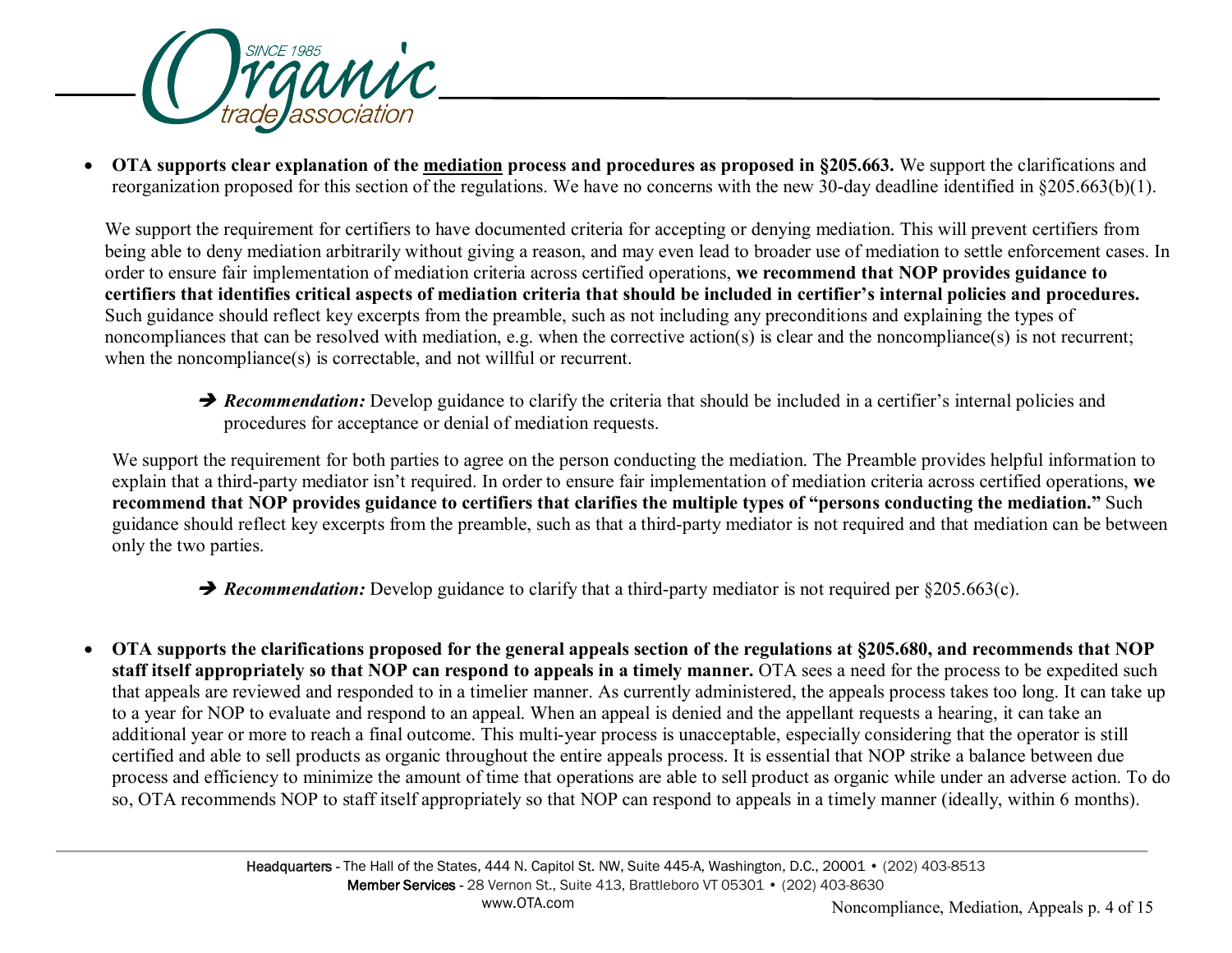

• **OTA does not support the revision as proposed in §205.681 regarding administrative proceedings**. The proposed change from "will" to "may" is implying that what should be a guaranteed right of the appellant is now at the discretion of AMS. We are concerned that the proposed text implies an erosion of due-process for certified operations. We recognize that it is likely not NOP's intent to remove the right of the appellant, but rather to have the regulation acknowledge that the appellant may not need or want to exercise their right to an administrative hearing. As the NOP describes in the preamble, "*AMS proposes changing "will" to "may" to reflect actual practice and to recognize that AMS may pursue the resolution of appeals through expedited, alternative means, such as settlement agreements, before initiating a formal administrative proceeding. In current practice, an appellant whose appeal is denied by the Administrator has the option to request or waive a hearing. If the appellant does not request a hearing, AMS does not initiate a formal administrative proceeding and the Administrator's appeal decision is final and takes effect. When an appellant requests a hearing, AMS and the appellant may enter into a settlement agreement prior to the hearing. This proposed revision provides flexibility to resolve appeals outside of the formal administrative process."*

**OTA recommends revisions to clarify and maintain the appellant's right to an administrative hearing when requested and/or when not settled through other means, and to include a timeframe within which the appellant can request the hearing.** The regulations must be revised to assure that the regulatory text aligns with NOP's intent, and that the final rule language can be clearly understood. Although there are situations when an administrative proceeding may not be warranted, there are other situations when an administrative proceeding must occur to fulfill the appellant's right to an administrative hearing. The regulation should maintain the appellant's right to an administrative hearing when requested and/or when not settled through other means, and to include a timeframe within which the appellant can request the hearing. Furthermore, to maintain timely procedures, we also recommend that the regulations include a timeframe within which the appellant can request the hearing

- **→ Recommendation:** Revise §205.681(a)(2) and (b)(2) clarify and maintain the appellant's right to an administrative hearing when requested and/or when not settled through other means, and to include a timeframe within which the appellant can request the hearing. *See OTA's requested revisions in Table 10 below*.
- OTA supports the implementation of the proposals in this section (with OTA requested revisions and recommended guidance) within one year after publication of the final rule.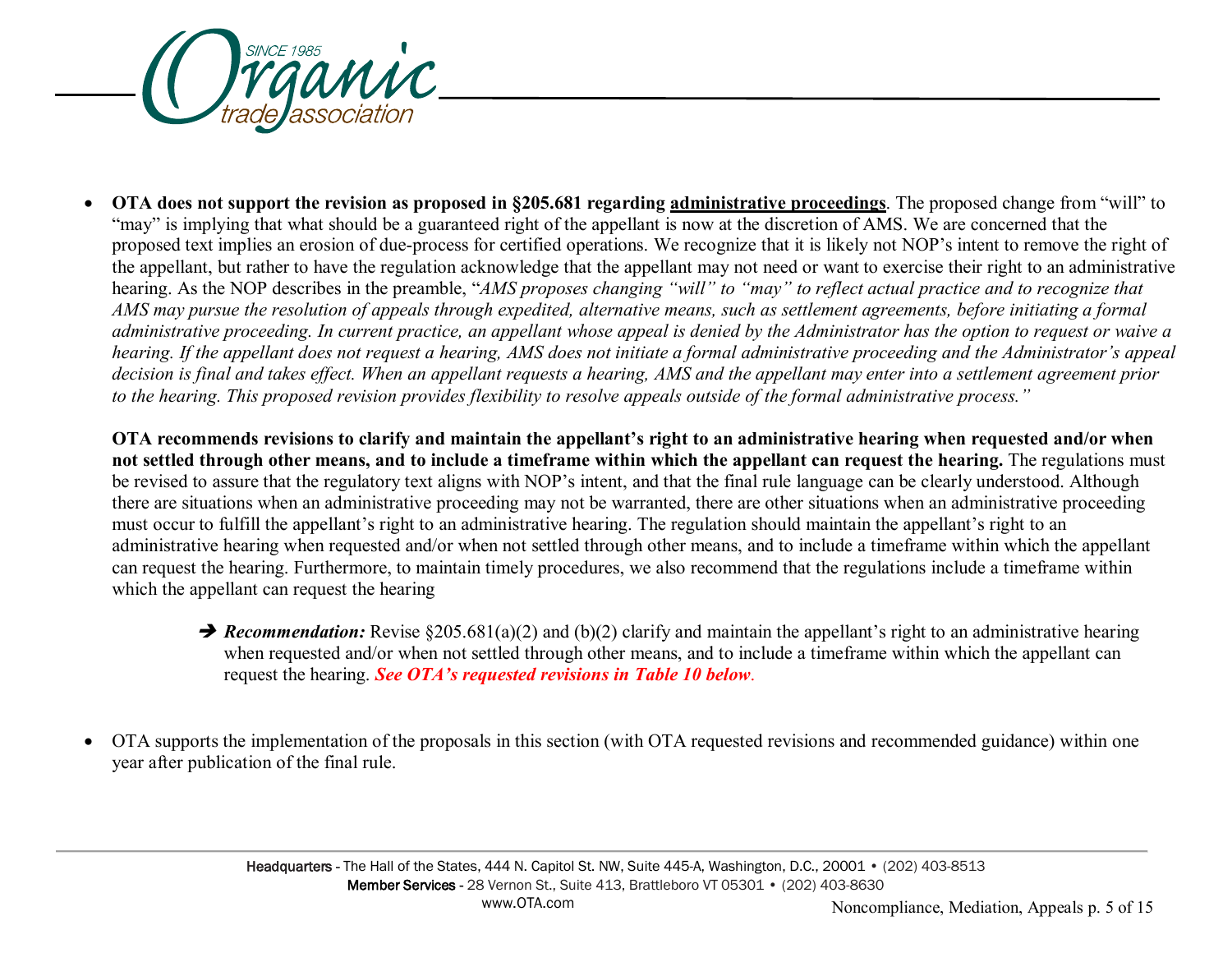

# **Table 10: OTA's Requested Revisions to the Proposed Rule and Recommendations for Guidance**

| <b>Action &amp; Section</b>      | <b>Proposed Rule Text compared with Current Rule Text</b><br>(strikethrough removed text; underlined new text)                                                                                                                                                                                                                                                                                                                             | <b>Revisions and/or Guidance needed to</b><br>implement OTA's Positions and improve the<br>quality, clarity or utility of the proposed rule                                                                                                        |
|----------------------------------|--------------------------------------------------------------------------------------------------------------------------------------------------------------------------------------------------------------------------------------------------------------------------------------------------------------------------------------------------------------------------------------------------------------------------------------------|----------------------------------------------------------------------------------------------------------------------------------------------------------------------------------------------------------------------------------------------------|
| $205.660(c)$ -(d)<br>Redesignate | Redesignate paragraphs $(c)$ – $(d)$ as paragraphs $(d)$ – $(e)$                                                                                                                                                                                                                                                                                                                                                                           |                                                                                                                                                                                                                                                    |
| 205.660(c)<br>Add                | The Program Manager may initiate enforcement action against any<br>person who sells, labels, or provides other market information<br>concerning an agricultural product if such label or information<br>implies, directly or indirectly, that such product is produced or<br>handled using organic methods, if the product was produced or<br>handled in violation of the Organic Foods Production Act or the<br>regulations in this part. | <b>Revision needed</b> to clarify who is the Program<br>Manager. The Program Manager is not defined in<br>the USDA organic regulations or OFPA, and it is<br>not a defined position at the NOP.<br>Add definition of Program Manager to<br>§205.2. |
| <b>OTA Requested Revision:</b>   | Add to 205.2: <i>Program Manager</i> . The representative to whom authority has been delegated to represent the National Organic Program.                                                                                                                                                                                                                                                                                                  |                                                                                                                                                                                                                                                    |
| 205.661<br>Revise title          | Investigation of certified operations.                                                                                                                                                                                                                                                                                                                                                                                                     |                                                                                                                                                                                                                                                    |
|                                  |                                                                                                                                                                                                                                                                                                                                                                                                                                            |                                                                                                                                                                                                                                                    |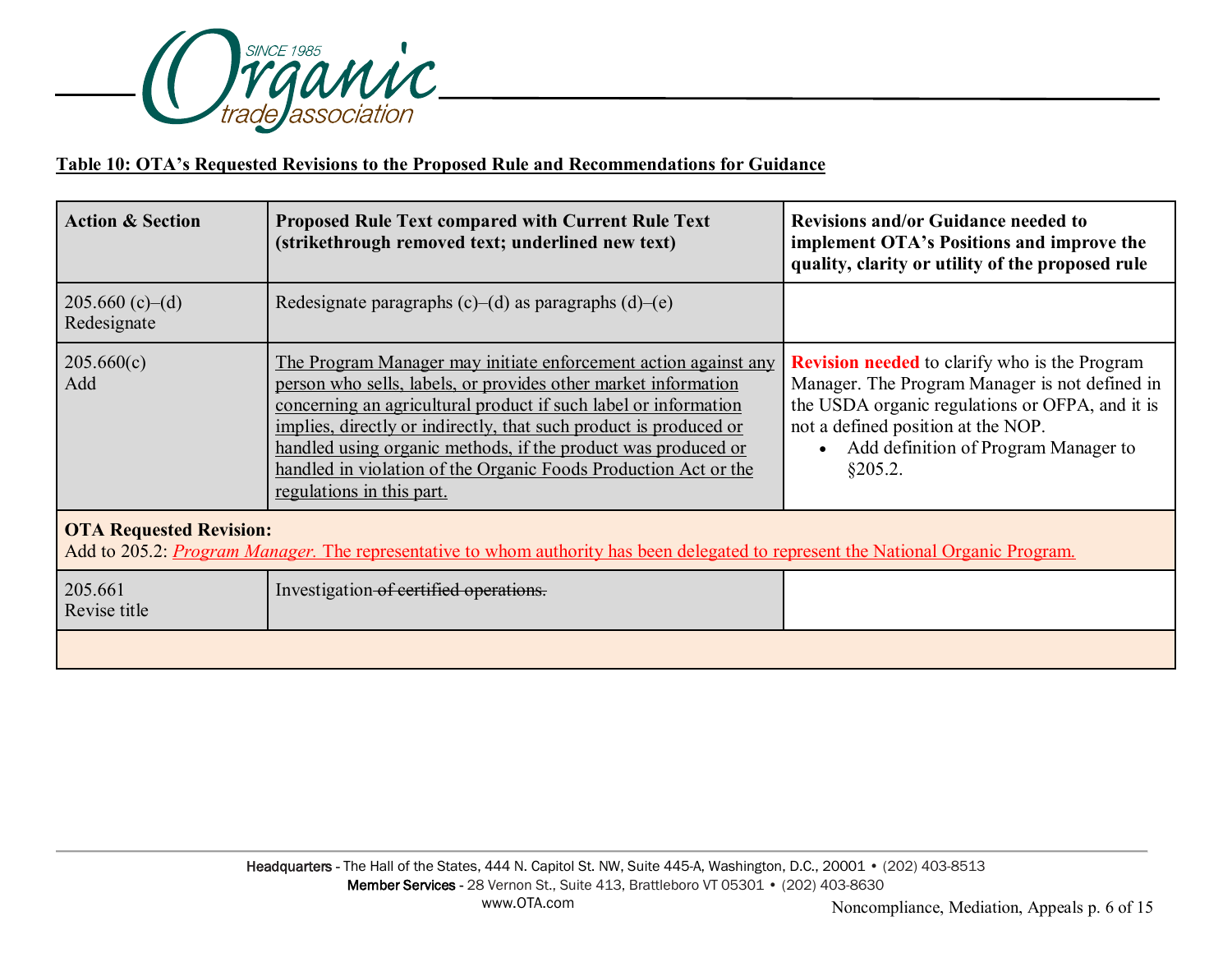

| $205.100(c)(1)$ Revise                                                                                                                                                                                                                                      | 205.100 What has to be certified.<br>(c) Any operation person or responsibly connected person that:<br>(1) Knowingly sells or labels a product as organic, except in<br>accordance with the Act, shall be subject to a civil penalty of not<br>more than the amount specified in $\S3.91(b)(1)$ of this title per<br>violation.<br>(2) Makes a false statement under the Act to the Secretary, a<br>governing State official, or an accredited certifying agent shall be<br>subject to the provisions of section 1001 of title 18, United States<br>Code. | <b>Revision needed</b> in $\S 205.100(c)(1)$ to align with<br>the NOP's proposed edit in $\S 205.662(g)(1)$ . |  |
|-------------------------------------------------------------------------------------------------------------------------------------------------------------------------------------------------------------------------------------------------------------|-----------------------------------------------------------------------------------------------------------------------------------------------------------------------------------------------------------------------------------------------------------------------------------------------------------------------------------------------------------------------------------------------------------------------------------------------------------------------------------------------------------------------------------------------------------|---------------------------------------------------------------------------------------------------------------|--|
| <b>OTA Requested Revision:</b><br>(1) Knowingly sells or labels a product as organic, except in accordance with the Act, shall be subject to a civil penalty of not more than the<br>amount specified in $\S3.91(b)(1)(xxxvii)$ of this title per violation |                                                                                                                                                                                                                                                                                                                                                                                                                                                                                                                                                           |                                                                                                               |  |
| 205.662(e)(3)<br>(3) Within 3 business days of issuing a notification of suspension<br>or revocation, or the effective date of an operation's surrender, the<br>Add<br>certifying agent must update the operation's status in<br><b>INTEGRITY.</b>          |                                                                                                                                                                                                                                                                                                                                                                                                                                                                                                                                                           |                                                                                                               |  |
| <b>OTA Requested Revision:</b><br>(3) Within 3 business days of issuing a notification of suspension or revocation, or the effective date of an operation's surrender, the certifying<br>agent must update the operation's status in INTEGRITY.             |                                                                                                                                                                                                                                                                                                                                                                                                                                                                                                                                                           |                                                                                                               |  |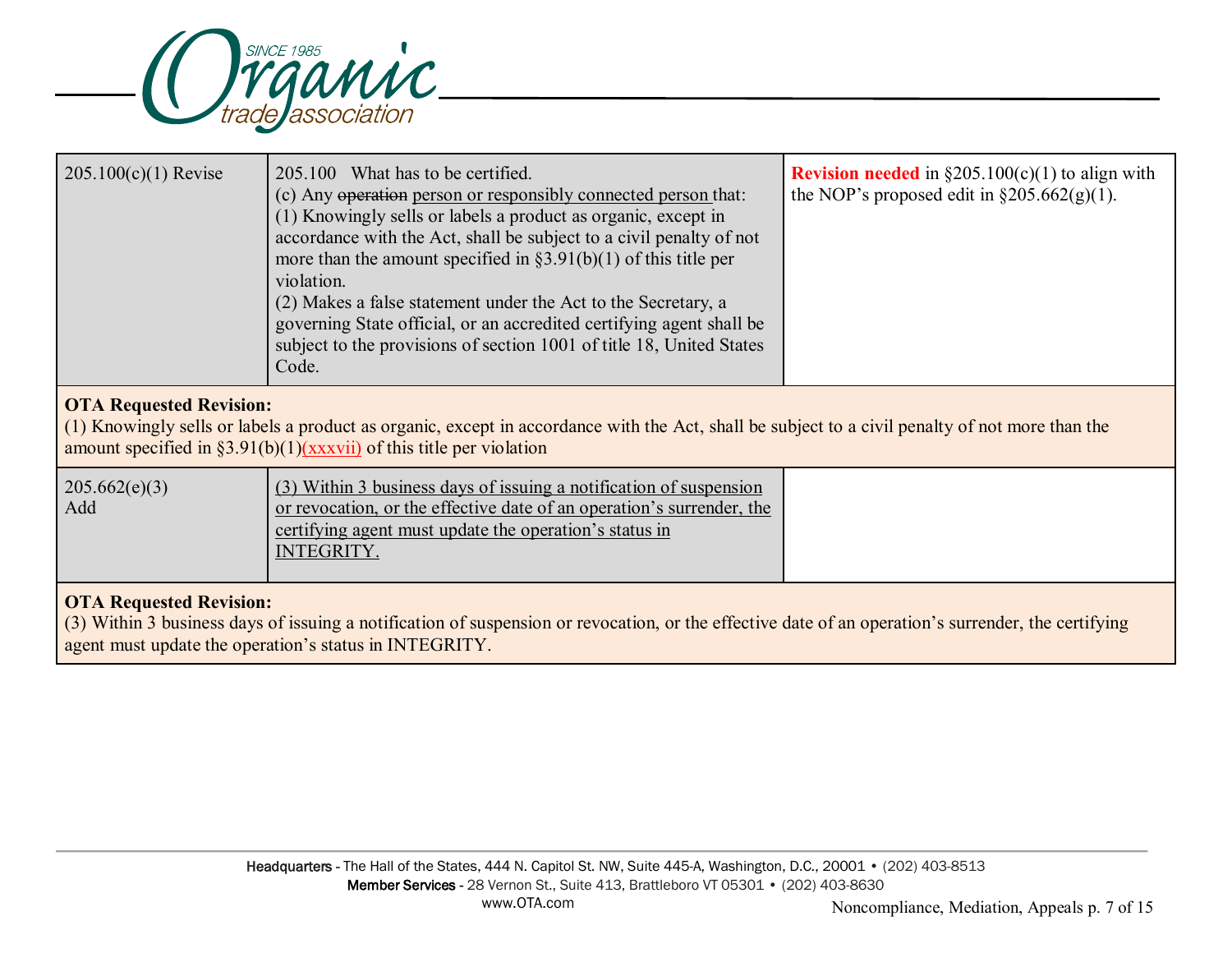

| $205.662(f)(1)$ Revise  | (1) A certified operation or a person responsibly connected with<br>an operation whose certification has been suspended under this<br>section may at any time, unless otherwise stated in the notification<br>of suspension, submit a request to the Secretary for reinstatement<br>of its certification, or submit a request for eligibility to be<br>certified. The request must be accompanied by evidence<br>demonstrating correction of each noncompliance and corrective<br>actions taken to comply with and remain in compliance with the<br>Act and the regulations in this part.<br>(2) A certified operation or a person responsibly connected with<br>an operation whose certification has been revoked will be<br>ineligible to receive certification for a period of 5 years following<br>the date of such revocation, Except, That, the Secretary may, when<br>in the best interest of the certification program, reduce or<br>eliminate the period of ineligibility. | Guidance needed to clarify the procedures for<br>reporting and verifying responsibly connected<br>parties. See OTA's Position on responsibly<br>connected.<br>Guidance needed to clarify and explain the<br>procedure for responsibly connected persons to<br>submit a request for eligibility to be certified per<br>§205.662(f)(1). See OTA's Position on<br>responsibly connected. |
|-------------------------|-------------------------------------------------------------------------------------------------------------------------------------------------------------------------------------------------------------------------------------------------------------------------------------------------------------------------------------------------------------------------------------------------------------------------------------------------------------------------------------------------------------------------------------------------------------------------------------------------------------------------------------------------------------------------------------------------------------------------------------------------------------------------------------------------------------------------------------------------------------------------------------------------------------------------------------------------------------------------------------|---------------------------------------------------------------------------------------------------------------------------------------------------------------------------------------------------------------------------------------------------------------------------------------------------------------------------------------------------------------------------------------|
|                         |                                                                                                                                                                                                                                                                                                                                                                                                                                                                                                                                                                                                                                                                                                                                                                                                                                                                                                                                                                                     |                                                                                                                                                                                                                                                                                                                                                                                       |
| 205.662(g)(1)<br>Revise | §205.662 Noncompliance procedure for certified operations.<br>(g) Violations of Act. In addition to suspension or revocation, any<br>certified operation that:<br>(1) Knowingly sells or labels a product as organic, except in<br>accordance with the Act, shall be subject to a civil penalty of not<br>more than the amount specified in $\S 3.91(b)(1)$ (xxxvii) of this title<br>per violation.<br>(2) Makes a false statement under the Act to the Secretary, a State<br>organic program's governing State official, or a certifying agent<br>shall be subject to the provisions of section 1001 of title 18,<br><b>United States Code.</b>                                                                                                                                                                                                                                                                                                                                   |                                                                                                                                                                                                                                                                                                                                                                                       |
|                         |                                                                                                                                                                                                                                                                                                                                                                                                                                                                                                                                                                                                                                                                                                                                                                                                                                                                                                                                                                                     |                                                                                                                                                                                                                                                                                                                                                                                       |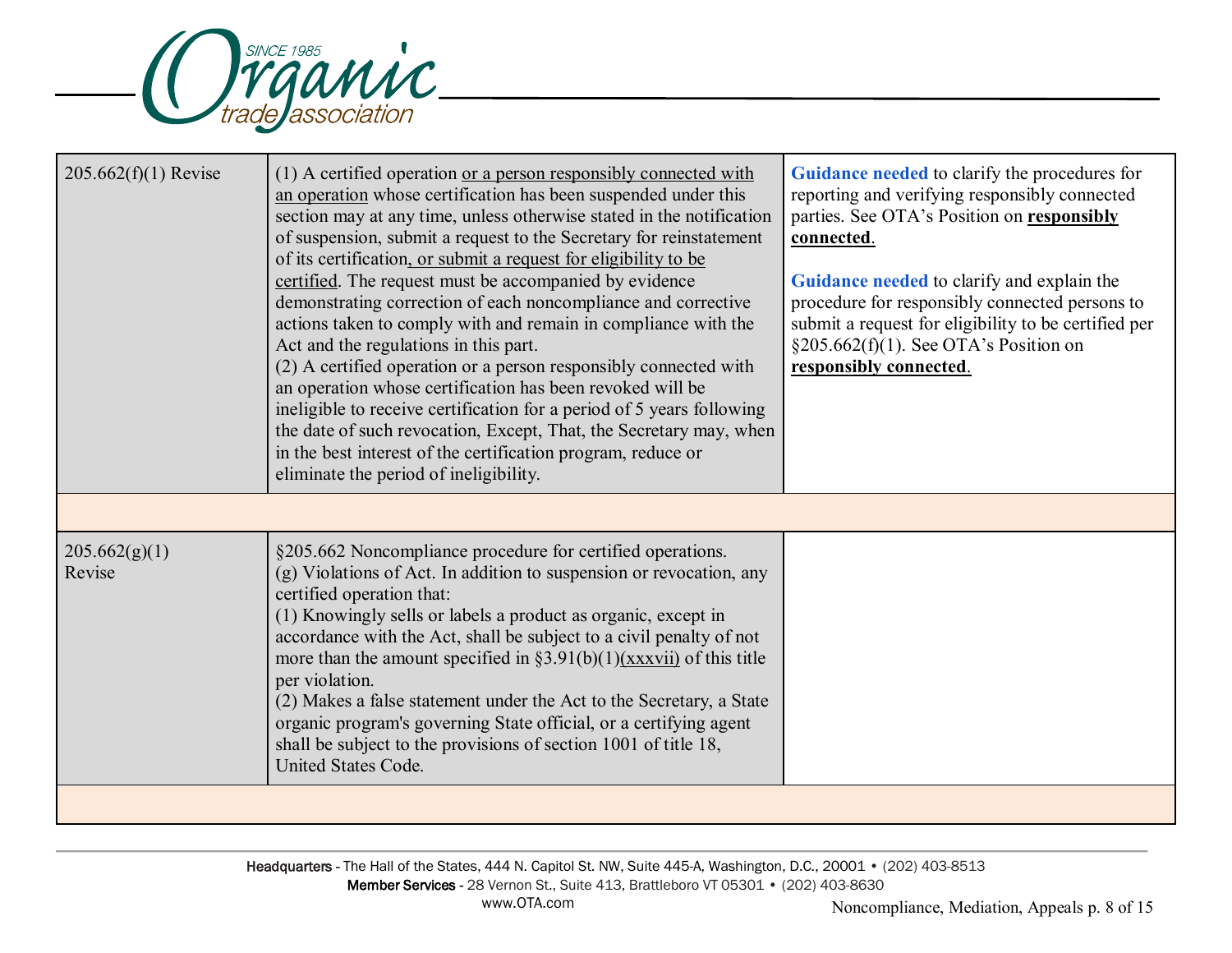

| 205.663<br>Revise                                                                 | §205.663 Mediation.<br>(a) A certifying agent must submit with its administrative policies<br>and procedures provided in $\S 205.504(b)$ : decision criteria for<br>acceptance of mediation, and a process for identifying personnel<br>conducting mediation and setting up mediation sessions.                                                                                                                                                               | <b>Revision needed</b> to clarify and consistently<br>communicate accreditation requirements.<br>Move the text at $\S 205.663(a)$ to<br>$\bullet$<br>§205.504(b) so that it appears with<br>accreditation requirements.<br><b>Revision needed</b> to clarify what is Mediation.<br>Add a new definition of Mediation to<br>§205.2.<br>Guidance needed to clarify the criteria that<br>should be included in a certifier's internal policies<br>and procedures for acceptance or denial of<br>mediation requests. See OTA's Position on |
|-----------------------------------------------------------------------------------|---------------------------------------------------------------------------------------------------------------------------------------------------------------------------------------------------------------------------------------------------------------------------------------------------------------------------------------------------------------------------------------------------------------------------------------------------------------|----------------------------------------------------------------------------------------------------------------------------------------------------------------------------------------------------------------------------------------------------------------------------------------------------------------------------------------------------------------------------------------------------------------------------------------------------------------------------------------------------------------------------------------|
|                                                                                   |                                                                                                                                                                                                                                                                                                                                                                                                                                                               | mediation.                                                                                                                                                                                                                                                                                                                                                                                                                                                                                                                             |
| <b>OTA Requested Revision:</b><br>mediation sessions<br>USDA organic regulations. | Add to §205.504(b): Decision criteria for acceptance of mediation, and a process for identifying personnel conducting mediation and setting up<br>Add to §205.2: <i>Mediation</i> . Mediation under the USDA organic regulations is an alternative dispute resolution mechanism, conducted between a<br>certified operation or applicant for certification and a certifying agent or State organic program, that brings an operation into compliance with the |                                                                                                                                                                                                                                                                                                                                                                                                                                                                                                                                        |
| 205.663<br>Revise                                                                 | (b) A certified operation or applicant for certification may request<br>mediation to resolve a denial of certification or proposed<br>suspension or proposed revocation of certification issued by a<br>certifying agent or State organic program.<br>(1) A certified operation or applicant for certification must<br>submit any request for mediation in writing to the applicable<br>certifying agent or State organic program within 30 calendar          | Guidance needed to clarify that a third-party<br>mediator is not required per $\S 205.663(c)$ . See<br>OTA's Position on mediation.                                                                                                                                                                                                                                                                                                                                                                                                    |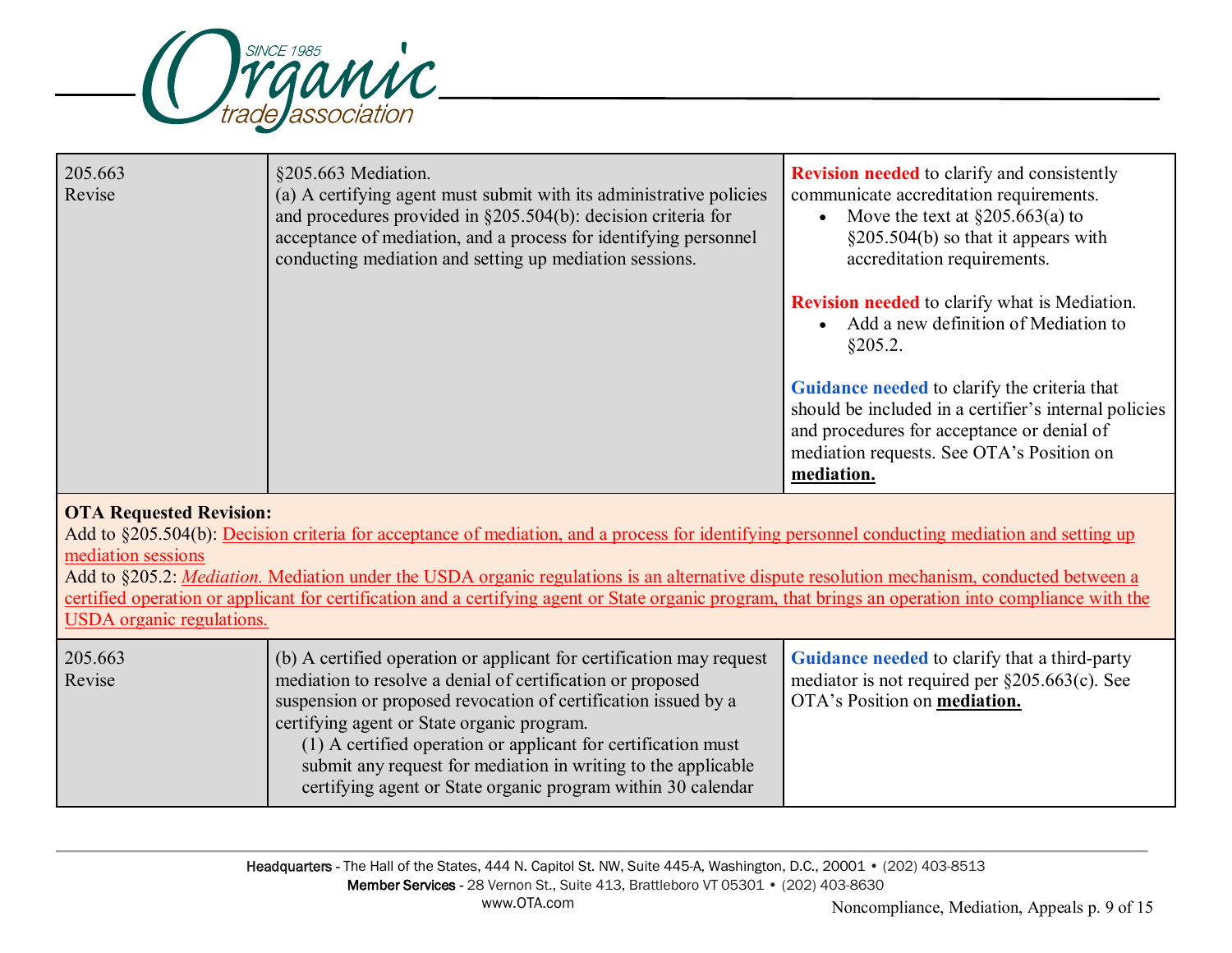

| days of receipt of the notice of proposed suspension or<br>proposed revocation of certification or denial of certification.<br>(2) A certifying agent or State organic program may accept or<br>reject a request for mediation based on its own decision<br>criteria.<br>(i) If a certifying agent rejects a mediation request, it<br>must provide this rejection in writing to the applicant for<br>certification or certified operation. The rejection must<br>include the right to request an appeal, pursuant to<br>§205.681, within 30 calendar days of the date of the<br>written notification of rejection of the request for<br>mediation.<br>(c) Both parties must agree on the person conducting the<br>mediation.<br>(d) If a State organic program is in effect, the parties must follow<br>the mediation procedures established in the State organic program |  |
|---------------------------------------------------------------------------------------------------------------------------------------------------------------------------------------------------------------------------------------------------------------------------------------------------------------------------------------------------------------------------------------------------------------------------------------------------------------------------------------------------------------------------------------------------------------------------------------------------------------------------------------------------------------------------------------------------------------------------------------------------------------------------------------------------------------------------------------------------------------------------|--|
| and approved by the Secretary.<br>(e) The parties to the mediation have a maximum of 30 calendar<br>days to reach an agreement following a mediation session.<br>Successful mediation results in a settlement agreement agreed to<br>in writing by both the certifying agent and the certified operation.<br>If mediation is unsuccessful, the applicant for certification or<br>certified operation has 30 calendar days from termination of<br>mediation to appeal the denial of certification or proposed<br>suspension or revocation pursuant to $§205.681$ .<br>(f) Any settlement agreement reached through mediation must<br>comply with the Act and the regulations in this part. The Secretary<br>may review any mediated settlement agreement for conformity to<br>the Act and the regulations in this part and may reject any                                  |  |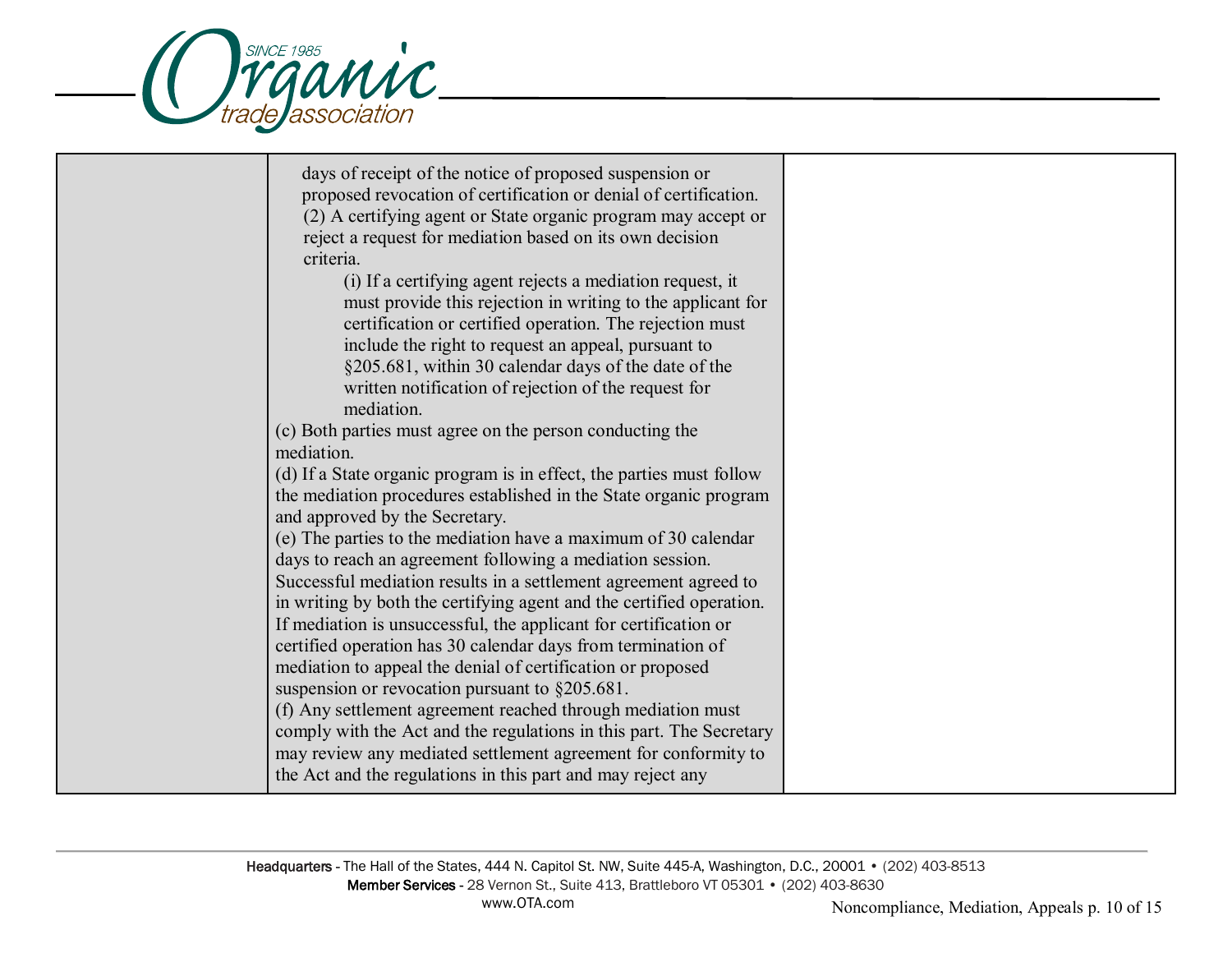

|                       | agreement or provision not in conformance with the Act or the<br>regulations in this part.<br>(g) The Program Manager may propose mediation and enter into a<br>settlement agreement at any time to resolve any adverse action<br>notice that it has issued.                                                                                                                                                                                                                                                                                                                                                                                                                                                                                                                                                                                                                                                                                |                                                                                                                                                                  |
|-----------------------|---------------------------------------------------------------------------------------------------------------------------------------------------------------------------------------------------------------------------------------------------------------------------------------------------------------------------------------------------------------------------------------------------------------------------------------------------------------------------------------------------------------------------------------------------------------------------------------------------------------------------------------------------------------------------------------------------------------------------------------------------------------------------------------------------------------------------------------------------------------------------------------------------------------------------------------------|------------------------------------------------------------------------------------------------------------------------------------------------------------------|
|                       |                                                                                                                                                                                                                                                                                                                                                                                                                                                                                                                                                                                                                                                                                                                                                                                                                                                                                                                                             |                                                                                                                                                                  |
| 205.2<br>Add new term | Adverse action. A noncompliance decision that adversely affects<br>certification, accreditation, or a person subject to the Act,<br>including a proposed suspension or revocation; a denial of<br>certification, accreditation, or reinstatement; a cease and desist<br>notice; or a civil penalty                                                                                                                                                                                                                                                                                                                                                                                                                                                                                                                                                                                                                                          |                                                                                                                                                                  |
|                       |                                                                                                                                                                                                                                                                                                                                                                                                                                                                                                                                                                                                                                                                                                                                                                                                                                                                                                                                             |                                                                                                                                                                  |
| 205.680<br>Revise     | (a) Persons subject to the Act who believe they are adversely<br>affected by a noncompliance decision an adverse action of the<br>National Organic Program's Program Manager may appeal such<br>decision to the Administrator.<br>(b) Persons subject to the Act who believe that they are adversely<br>affected by a noncompliance decision an adverse action of a State<br>organic program may appeal such decision to the State organic<br>program's governing State official who will initiate handling of the<br>appeal pursuant to appeal procedures approved by the Secretary.<br>(c) Persons subject to the Act who believe that they are adversely<br>affected by a noncompliance decision an adverse action of a<br>certifying agent may appeal such decision to the Administrator,<br>Except, That, when the person is subject to an approved State<br>organic program, the appeal must be made to the State organic<br>program. | <b>Revision needed</b> at §205.680(e), change "USDA<br>organic regulations" to "regulations of this part"<br>to be consistent with existing regulatory language. |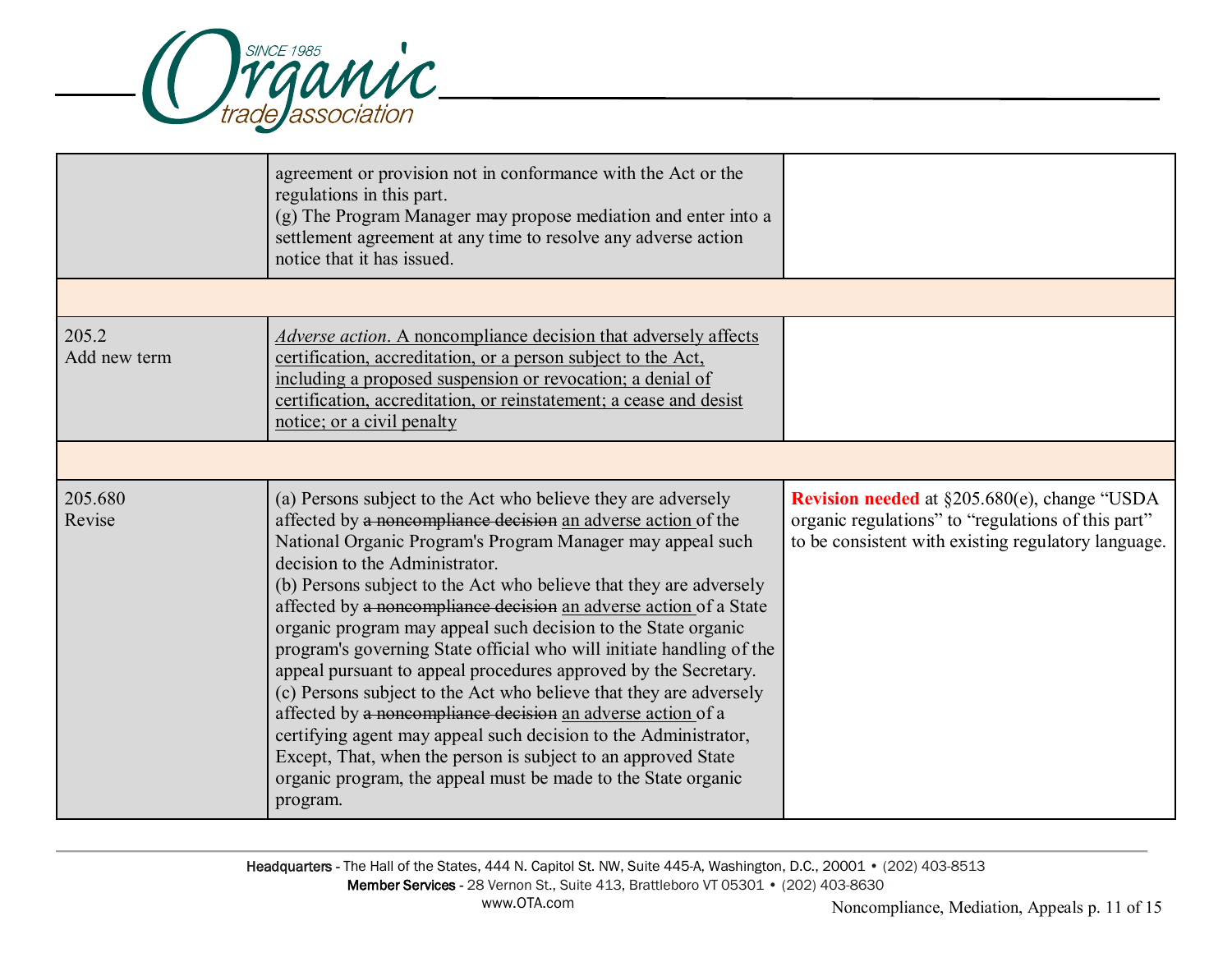

|                                | (d) Persons subject to the Act who believe they are adversely<br>affected by an adverse action of a certifying agent or a State<br>organic program may request mediation as provided in §205.663.<br>(e) All appeals must comply with the procedural requirements in<br>§205.681(c) and (d) of the USDA organic regulations.<br>(f) (d) All written communications between parties involved in<br>appeal proceedings must be sent to the recipient's place of<br>business by a delivery service which provides dated return<br>receipts.<br>(g) (e) All appeals shall must be reviewed, heard, and decided by<br>persons not involved with the decision adverse action being<br>appealed.                                                                                                                                                                                                                                                                                           |                                                                                                                                                                                                                                                                                                               |
|--------------------------------|-------------------------------------------------------------------------------------------------------------------------------------------------------------------------------------------------------------------------------------------------------------------------------------------------------------------------------------------------------------------------------------------------------------------------------------------------------------------------------------------------------------------------------------------------------------------------------------------------------------------------------------------------------------------------------------------------------------------------------------------------------------------------------------------------------------------------------------------------------------------------------------------------------------------------------------------------------------------------------------|---------------------------------------------------------------------------------------------------------------------------------------------------------------------------------------------------------------------------------------------------------------------------------------------------------------|
| <b>OTA Requested Revision:</b> | (e) All appeals must comply with the procedural requirements in $\S205.681(c)$ and (d) of the USDA organic regulations of this part.                                                                                                                                                                                                                                                                                                                                                                                                                                                                                                                                                                                                                                                                                                                                                                                                                                                |                                                                                                                                                                                                                                                                                                               |
| 205.681(a)<br>Revise           | (a) Certification appeals <i>Adverse actions by certifying agents</i> . An<br>applicant for certification may appeal a certifying agent's notice of<br>denial of certification, and a certified operation may appeal a<br>certifying agent's notification of proposed suspension or proposed<br>revocation of certification to the Administrator, Except, That,<br>when the applicant or certified operation is subject to an approved<br>State organic program the appeal must be made to the State<br>organic program which will carry out the appeal pursuant to the<br>State organic program's appeal procedures approved by the<br>Secretary.<br>(1) If the Administrator or State organic program sustains a<br>certification applicant's or certified operation's appeal of a<br>certifying agent's decision, the applicant will be issued organic<br>certification, or a certified operation will continue its<br>certification, as applicable to the operation. The act of | <b>Revision needed</b> to clarify and maintain the<br>appellant's right to an administrative hearing<br>when requested and/or when not settled through<br>other means, and to include a timeframe within<br>which the appellant can request the hearing. See<br>OTA's Position on administrative proceedings. |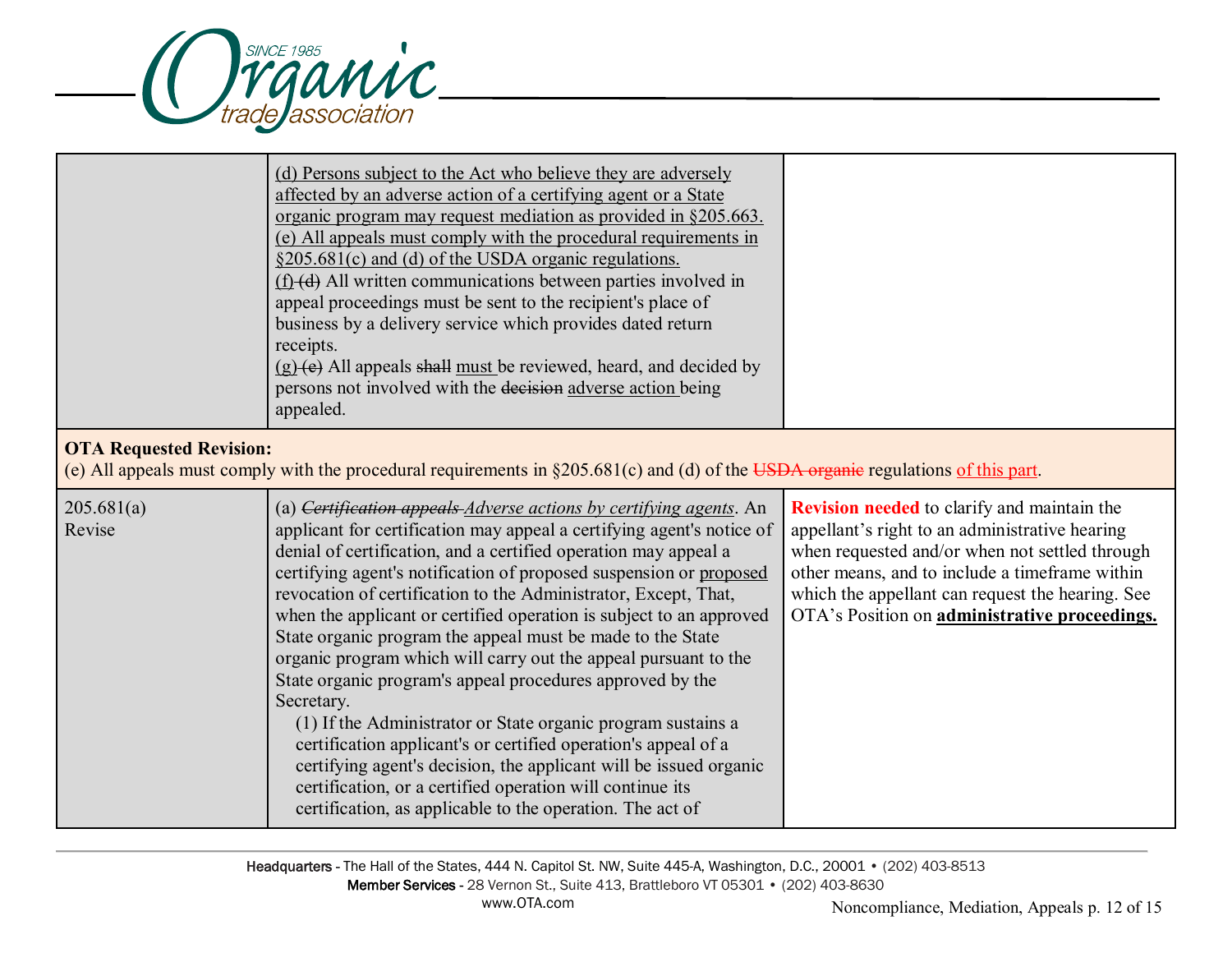

| sustaining the appeal shall not be an adverse action subject to<br>(2) If the Administrator or State organic program denies an<br>appeal, a formal administrative proceeding will may be initiated<br>to deny, suspend, or revoke the certification. Such proceeding<br>shall-must be conducted pursuant to the U.S. Department of<br>Agriculture's Uniform Rules of Practice, 7 CFR part 1, subpart<br>H, or the State organic program's rules of procedure. |
|---------------------------------------------------------------------------------------------------------------------------------------------------------------------------------------------------------------------------------------------------------------------------------------------------------------------------------------------------------------------------------------------------------------------------------------------------------------|
|---------------------------------------------------------------------------------------------------------------------------------------------------------------------------------------------------------------------------------------------------------------------------------------------------------------------------------------------------------------------------------------------------------------------------------------------------------------|

## **OTA Requested Revision:**

(2) If the Administrator or State organic program denies an appeal, a formal administrative proceeding will be initiated to deny, suspend, or revoke the certification if requested within 30 days of denial, unless prior to the initiation of such proceeding the Administrator and the appellant enter into a settlement agreement. Such proceeding must be conducted pursuant to the U.S. Department of Agriculture's Uniform Rules of Practice, 7 CFR part 1, subpart H, or the State organic program's rules of procedure.

| 205.681(b)<br>Revise | (b) <b>Accreditation appeals</b> <i>Adverse actions by the NOP Program</i><br>Manager. An applicant for accreditation and an accredited<br>eertifying agent A person affected by an adverse action, as defined<br>by 205.2, issued by the NOP Program Manager may appeal the<br>Program Manager's denial of accreditation or proposed suspension<br>or revocation of accreditation to the Administrator.<br>(1) If the Administrator sustains an appeal, an applicant will be<br>issued accreditation, or a certifying agent will continue its<br>accreditation, or an operation will continues its certification, a<br>civil penalty will be waived and a cease-and-desist notice will<br>be withdrawn, as applicable to the operation.<br>(2) If the Administrator denies an appeal, a formal<br>administrative proceeding will may be initiated to deny,<br>suspend, or revoke the accreditation or certification and/or levy<br>civil penalties. Such proceeding shall be conducted pursuant to | <b>Revision needed</b> to clarify and maintain the<br>appellant's right to an administrative hearing<br>when requested and/or when not settled through<br>other means, and to include a timeframe within<br>which the appellant can request the hearing. See<br>OTA's Position on administrative proceedings. |
|----------------------|-----------------------------------------------------------------------------------------------------------------------------------------------------------------------------------------------------------------------------------------------------------------------------------------------------------------------------------------------------------------------------------------------------------------------------------------------------------------------------------------------------------------------------------------------------------------------------------------------------------------------------------------------------------------------------------------------------------------------------------------------------------------------------------------------------------------------------------------------------------------------------------------------------------------------------------------------------------------------------------------------------|---------------------------------------------------------------------------------------------------------------------------------------------------------------------------------------------------------------------------------------------------------------------------------------------------------------|
|----------------------|-----------------------------------------------------------------------------------------------------------------------------------------------------------------------------------------------------------------------------------------------------------------------------------------------------------------------------------------------------------------------------------------------------------------------------------------------------------------------------------------------------------------------------------------------------------------------------------------------------------------------------------------------------------------------------------------------------------------------------------------------------------------------------------------------------------------------------------------------------------------------------------------------------------------------------------------------------------------------------------------------------|---------------------------------------------------------------------------------------------------------------------------------------------------------------------------------------------------------------------------------------------------------------------------------------------------------------|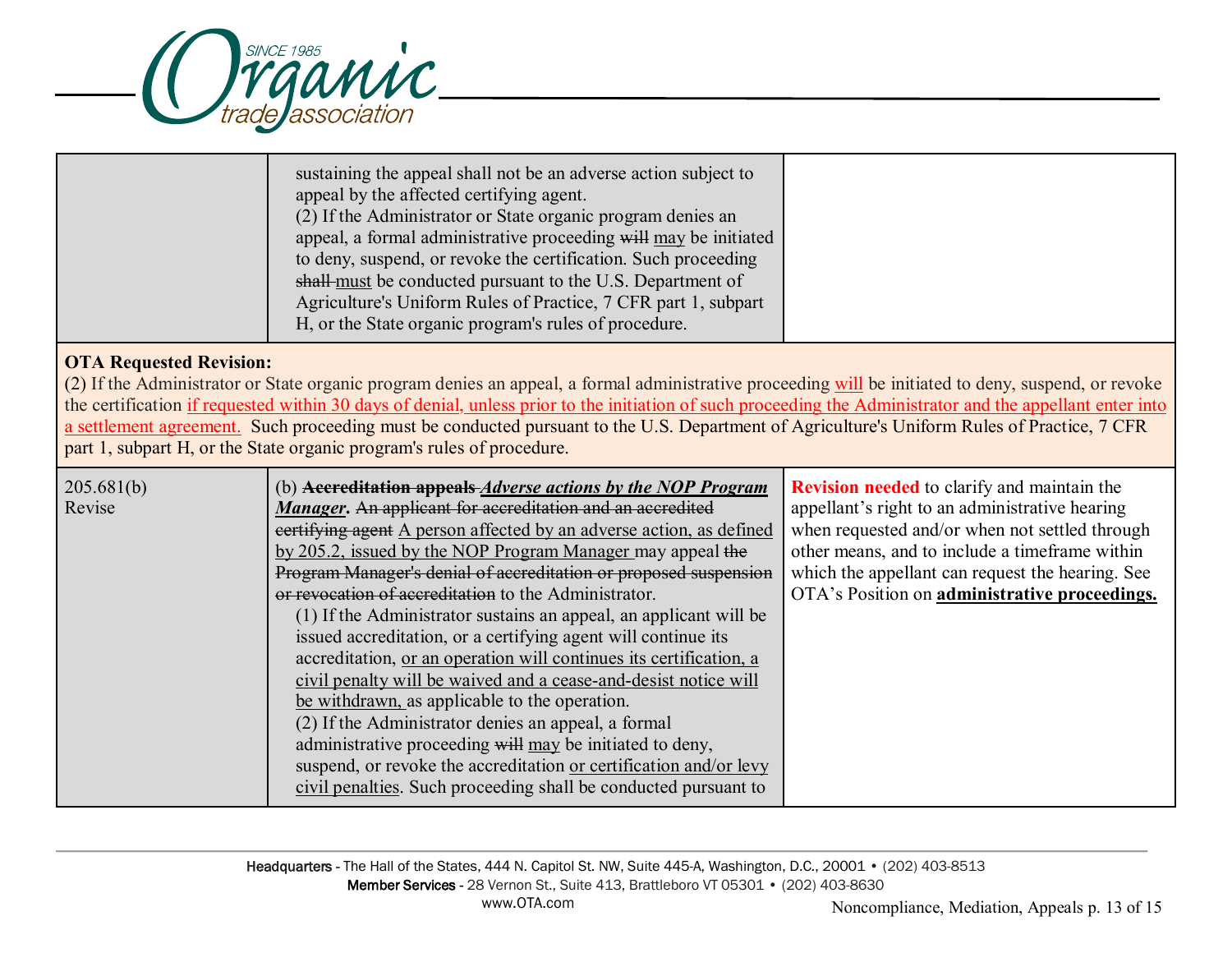

| the U.S. Department of Agriculture's Uniform Rules of<br>Practice, 7 CFR part 1, Subpart H.                                                                                                                                                                                                                                                                                                                                                                                                                                                                                                                                       |  |
|-----------------------------------------------------------------------------------------------------------------------------------------------------------------------------------------------------------------------------------------------------------------------------------------------------------------------------------------------------------------------------------------------------------------------------------------------------------------------------------------------------------------------------------------------------------------------------------------------------------------------------------|--|
| OTA Requested Revision: If the Administrator or State organic program denies an appeal, a formal administrative proceeding will be initiated to<br>deny, suspend or revoke the accreditation or certification and/or levy civil penalties if requested within 30 days of denial, unless prior to the<br>initiation of such proceeding the Administrator and the appellant enter into a settlement agreement. Such proceeding shall be conducted pursuant to<br>the U.S. Department of Agriculture's Uniform Rules of Practice, 7 CFR part 1, Subpart H.                                                                           |  |
| (c) Filing period. An appeal of a noncompliance decision must be<br>filed in writing within the time period provided in the letter of<br>notification or within 30 days from receipt of the notification,<br>whichever occurs later. The appeal will be considered "filed" on<br>the date received by the Administrator or by the State organic<br>program. An adverse action decision to deny, suspend, or revoke<br>eertification or accreditation will become final and nonappealable<br>unless an appeal is timely filed the decision is appealed in a timely<br>manner.                                                      |  |
|                                                                                                                                                                                                                                                                                                                                                                                                                                                                                                                                                                                                                                   |  |
| (d) Where and what to file.<br>(1) Appeals to the Administrator and Requests for Hearing must<br>be filed in writing and addressed to: Administrator, USDA, AMS,<br>e/o NOP Appeals Team, 1400 Independence Avenue SW., Room<br>26422648-So., Stop 0268, Washington, DC 20250-0268 or<br>electronic transmission, NOPAppeals@ams.usda.gov.<br>(2) Appeals to the State organic program must be filed in writing<br>to the address and person identified in the letter of notification.<br>(3) All appeals must include a copy of the adverse decision action<br>and a statement of the appellant's reasons for believing that the |  |